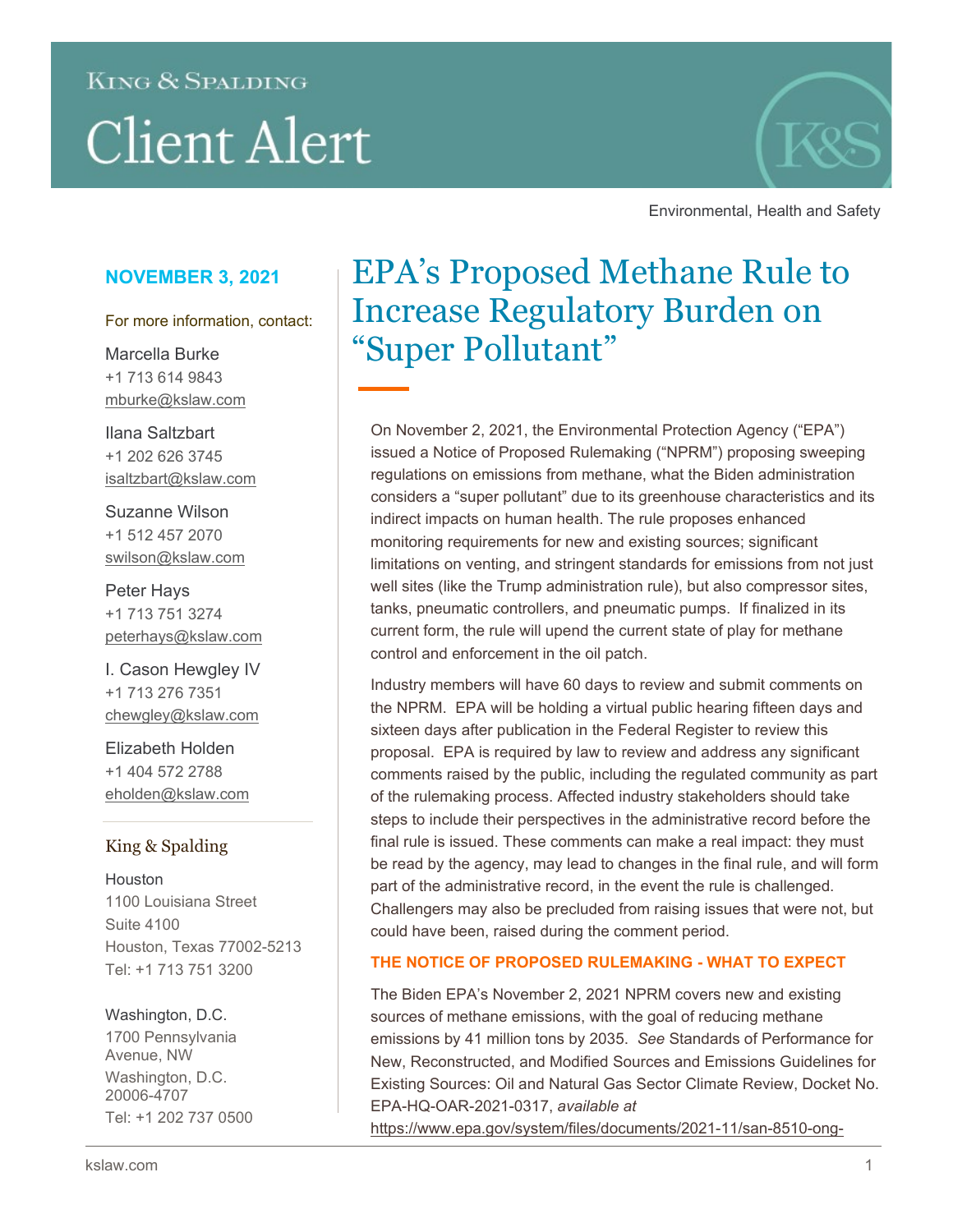

climate-review-proposal-frn-2021-11\_1.pdf; "EPA's Proposal to Reduce Climate- and Health-Harming Pollution from the Oil and Natural Gas Industry: Overview," *available at* https://www.epa.gov/system/files/documents/2021-11/2021 oil-and-gas-proposal.-overview-fact-sheet.pdf. If finalized, it will trigger a new era of monitoring, technological requirements, and standards for methane emissions in the following ways:

- Venting from oil wells will no longer be allowed, and owners and operators must either (1) route the gas to sales lines when possible; (2) use the gas on site; or (3) route the gas to a flare or control device that reduces methane by 95%.
- All new and existing pneumatic controllers must release zero methane emissions (with the exception of certain sites in Alaska), including intermittent vent pneumatic controllers.
- Industry members will be required to adopt new monitoring programs to find and fix leaks at new and existing well sites and compressor stations, including hatches on storage tanks and flares.
	- Well sites with estimated emissions of three tons per year or more will be required to perform quarterly monitoring.
	- **̶** Well sites that emit less than three tons per year must conduct a survey as part of their monitoring requirements.
	- **̶** Well sites emitting between three and eight tons per year may be required to monitor semi-annually.
	- **̶** All compressor stations must perform monitoring for leaks at least every three months.
- Industry members can take part in a compliance option to use advanced methane detection technology.
- Tank batteries (groups of tanks that are adjacent and receive fluids from the same source) will be included in the definition of facilities that must reduce methane emissions.
- Current requirements for pneumatic pumps will be extended to natural gas-driven diaphragm and piston pumps used in production, and diaphragm pumps used in transmission.
- Additionally:
	- **̶** Liquids unloading will have nationwide requirements for the first time.
	- **̶** New natural gas processing facilities will be subject to updated leak detection and repair requirements, which will be presumed to apply to existing natural gas processing facilities.
	- **̶** New reciprocating compressors will be subject to stronger standards, which will be presumed to apply to existing reciprocating compressors.
	- **̶** Existing centrifugal compressors will be subject to presumptive standards that require 95% emissions control from wet seal degassing.

The new monitoring programs, the requirement of zero-emissions pneumatic controllers, and the elimination of venting would significantly increase operational and compliance costs. At the same time, EPA policy priorities, including its focus on climate change and environmental justice, signal a likelihood of increased enforcement in the oil and gas sector.

King & Spalding's Environmental, Health and Safety team has substantial experience representing clients in the oil and gas sector and with all facets of EPA's rulemaking process, including representing clients in rulemaking challenges in federal court.